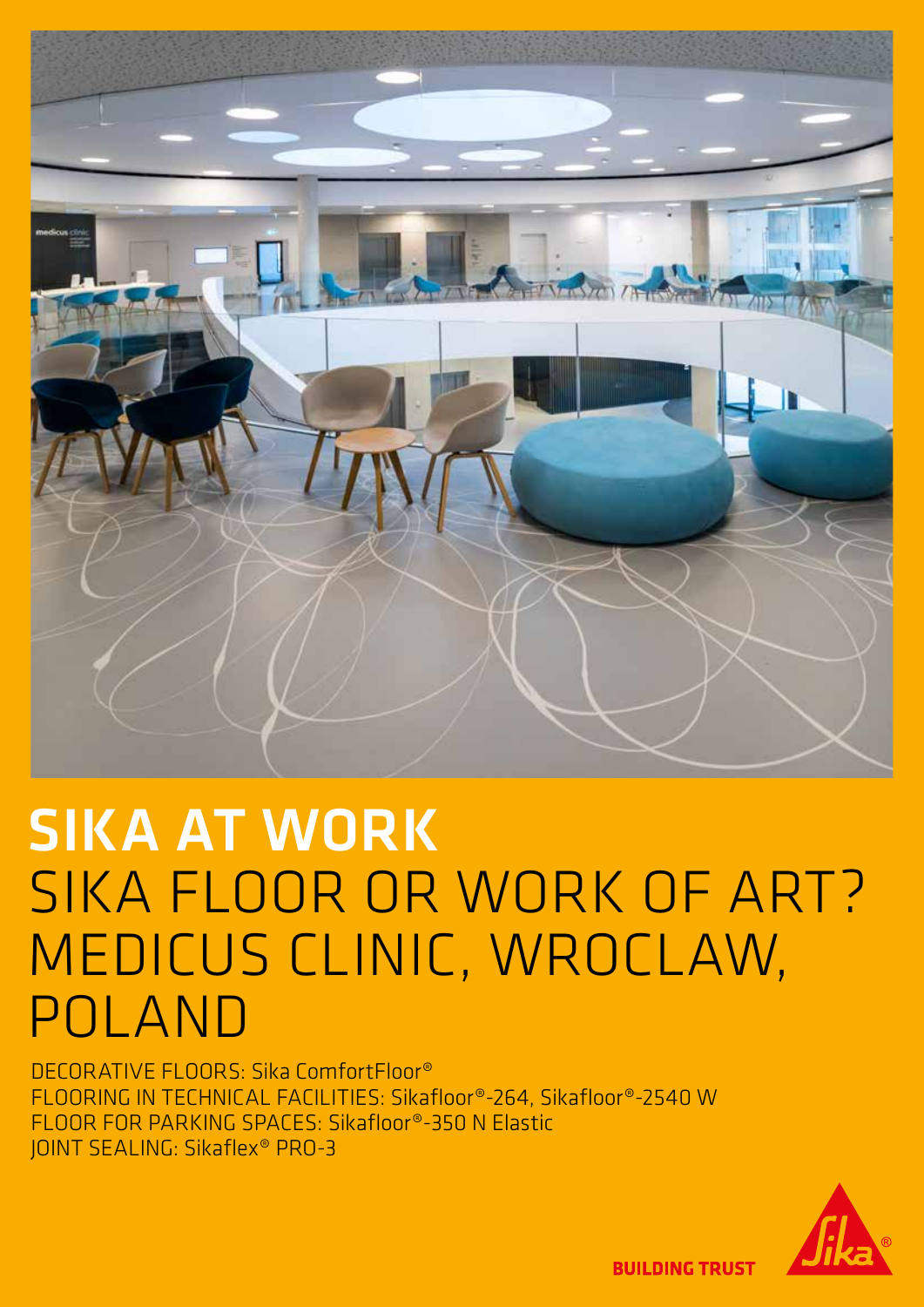### IMPROVING PATIENT COMFORT BY IMPRESSIVE INTERIOR DESIGN IN MEDICUS CLINIC

**MEDICUS CENTER BUILDING** located at Strzelecki Square in Wroclaw, Poland combines medical and office facilities. This four-story building with usable area of almost 7,000 m² is a modern healthcare center with a laryngological clinic (Medicus Clinic) and a clinic of aesthetic medicine and plastic surgery (Self Medicus), The first floor is intended for medical practices, while the second floor is designed as a hospital ward with an operating block. The building is also used as the headquarters of Medicus Expert company, which offers medical equipment and hearing aids. There is also a cafeteria, car parking garage and administrative/office facilities. Patients enjoy a comfortable environment, and the building has an extraordinary interior design. Standard floors have been replaced by works of art designed by Jeanet Hönig, a well-known artist of functional art. Beautiful patterns, referring to the structure and function of the building, create a unique interior finish, giving the rooms a unique character and improving the emotional comfort of patients.





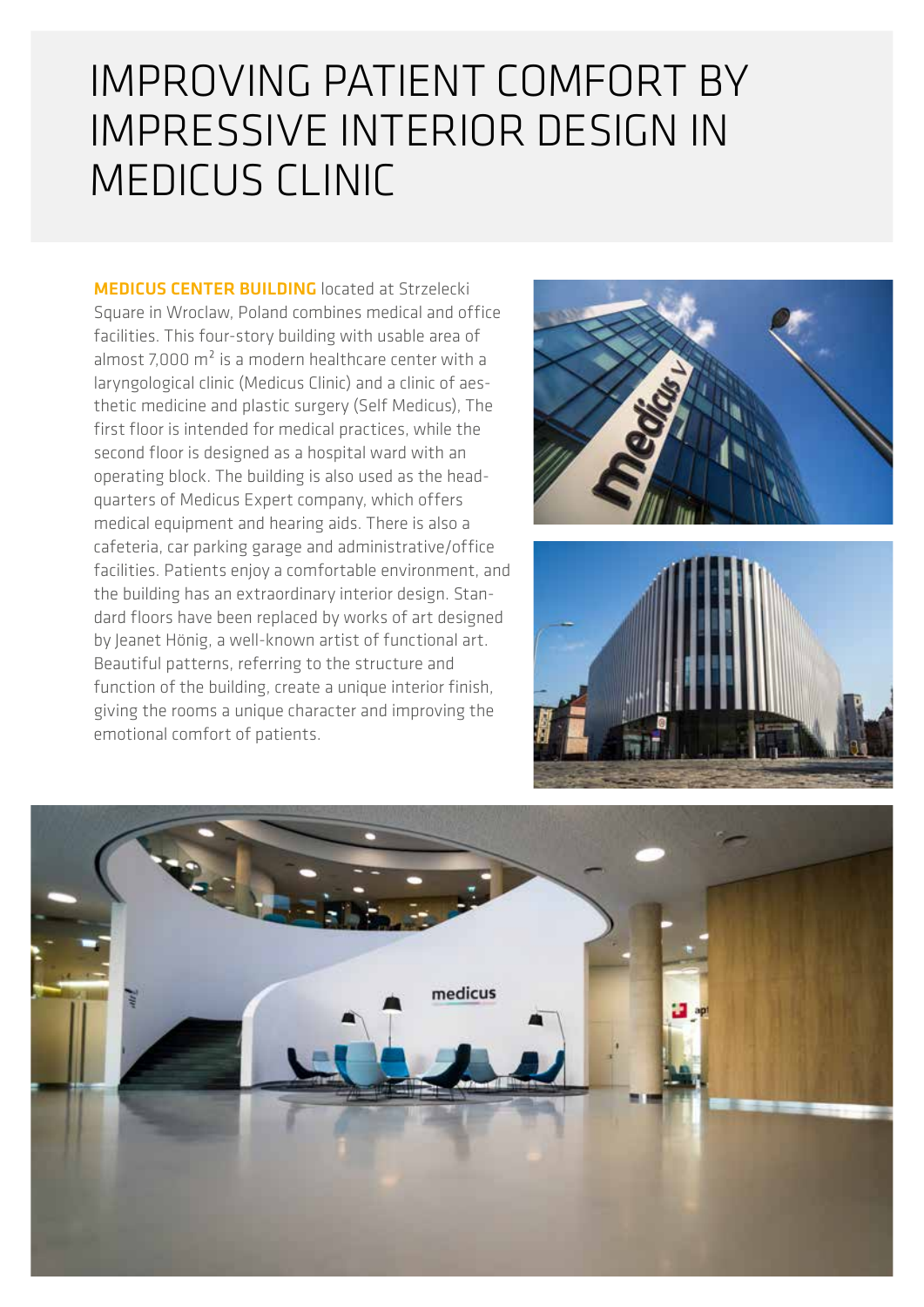

#### DESIGN REQUIREMENTS

Each room required a proper floor, that would to meet functional requirements and, ensureing also good interior aesthetics, especially in commercial buildings, where large floor areas are often the most prominent and decorative element of the space. The investor expected seamless floors with an attractive design and which would be easy to maintain.

An important element in selecting the flooring solutions was also a need for soundproofing of floors, in order to reduce the noise generated in the medical centrecenter, which focuses on hearing tests and treatment.

It was decided to use an unusual decorative solution in the form of functional art.

The specific structure of the building (oval shape with open space that runs through all floors) required additional work related to securing the floor during installation. Another challenging element was the need to ensure a safe walking on the uncured resin during the artistic works.

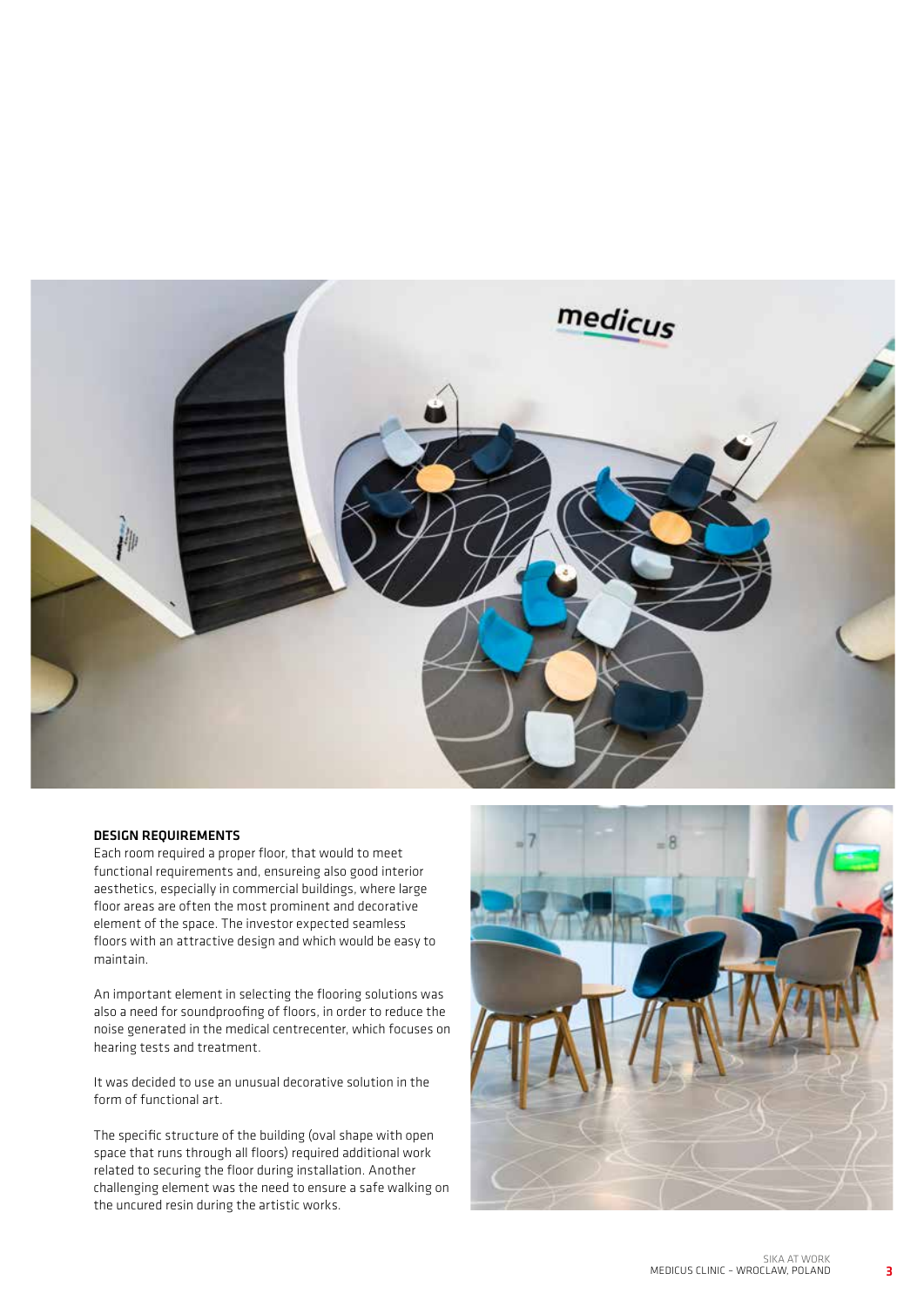Decorative floors made of Sika ComfortFloor® provide unlimited design possibilities with their wide range of solutions that can change ordinary facilities into unique and inspirational spaces. They meet the individual requirements of investors, users and designers.

These flexible and comfortable floors are available in a wide range of colors and surface finish. They ensure low emissions and meet fire resistance requirements. Their smooth and seamless surface ensures easy maintenance and cleaning, which is extremely important in medical care buildings.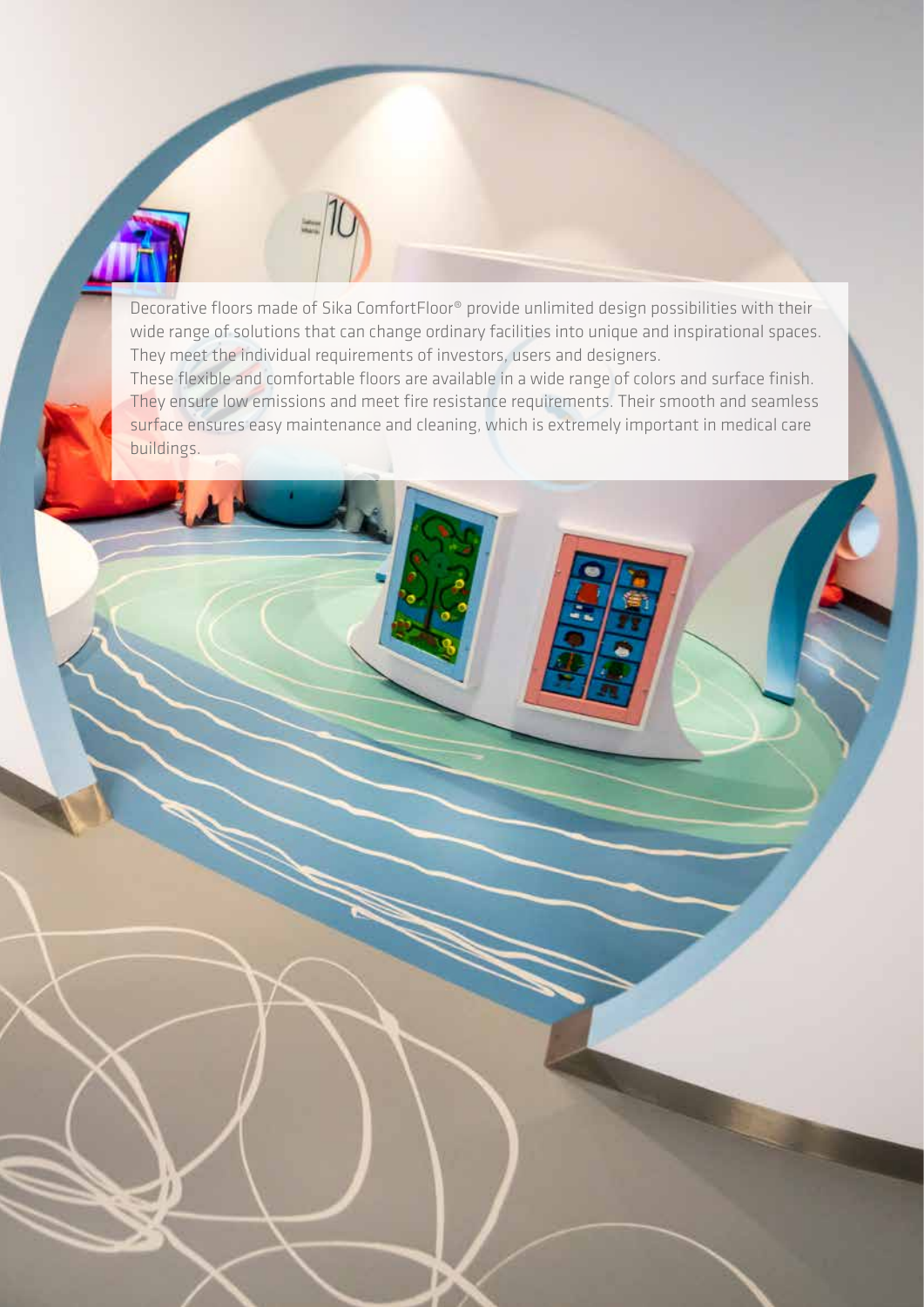## COLORS, ENDLESS CREATIVITY AND DURABILITY IN VARIOUS FLOOR AREAS – FULL RANGE SIKA FLOOR SOLUTIONS

#### SYSTEMS FOR DECORATIVE FLOORS

MEDICUS center has a decorative flooring system of approximately 4000 m<sup>2</sup>, with almost 1000 m<sup>2</sup> of standard floor turned into a work of art. It is the largest project of this type in Europe. It was created with ComfortFloor® Decorative Pro in two versions that ensured proper floor acoustic properties and reduced noise and footstep sounds, meeting the requirements of the investor.

The surface of approximately 1000 m<sup>2</sup> was covered with a functional work of art designed by artist and designer JEANET HÖNIG:

- Primer: Sikafloor®-161
- Adhesive: Sikafloor®-Comfort Adhesive
- Rubber mat: Decorative Regupol 4580
- Pore filler: Sikafloor® Comfort Porefiller
- Base coat: Sikafloor®-3000 a two-component, aliphatic, solvent-free, flexible, self-levelling polyurethane coating with very low VOC emissions, UV-resistant
- Top coat: Sikafloor®-304 a two-component, matt, transparent polyurethane resin with good UV resistance, easy to clean

On other surfaces of approimately 3000 m² the following system was used:

- Primer: Sikafloor®-161 a two-component epoxy resin with a good penetration capability and high adhesion to the substrate with fast curing properties
- Adhesive: Sikafloor®-Comfort Adhesive a two-component, solvent-free polyurethane adhesive for bonding rubber mats
- Rubber mat: Decorative Regupol 4580 for impact and sound damping, flexible and prefabricated
- Pore filler: Sikafloor® Comfort Porefiller a two component, solvent free polyurethane material for sealing and levelling substrates
- Base coat: Sikafloor®-330 a highly flexible two-component polyurethane resin, allowing to transfer substrate features, damping the sounds of steps, with good mechanical resistance
- Top coat: Sikafloor®-305 W a two-component, matt, color polyurethane resin with good UV resistance and durable colors, easy to clean





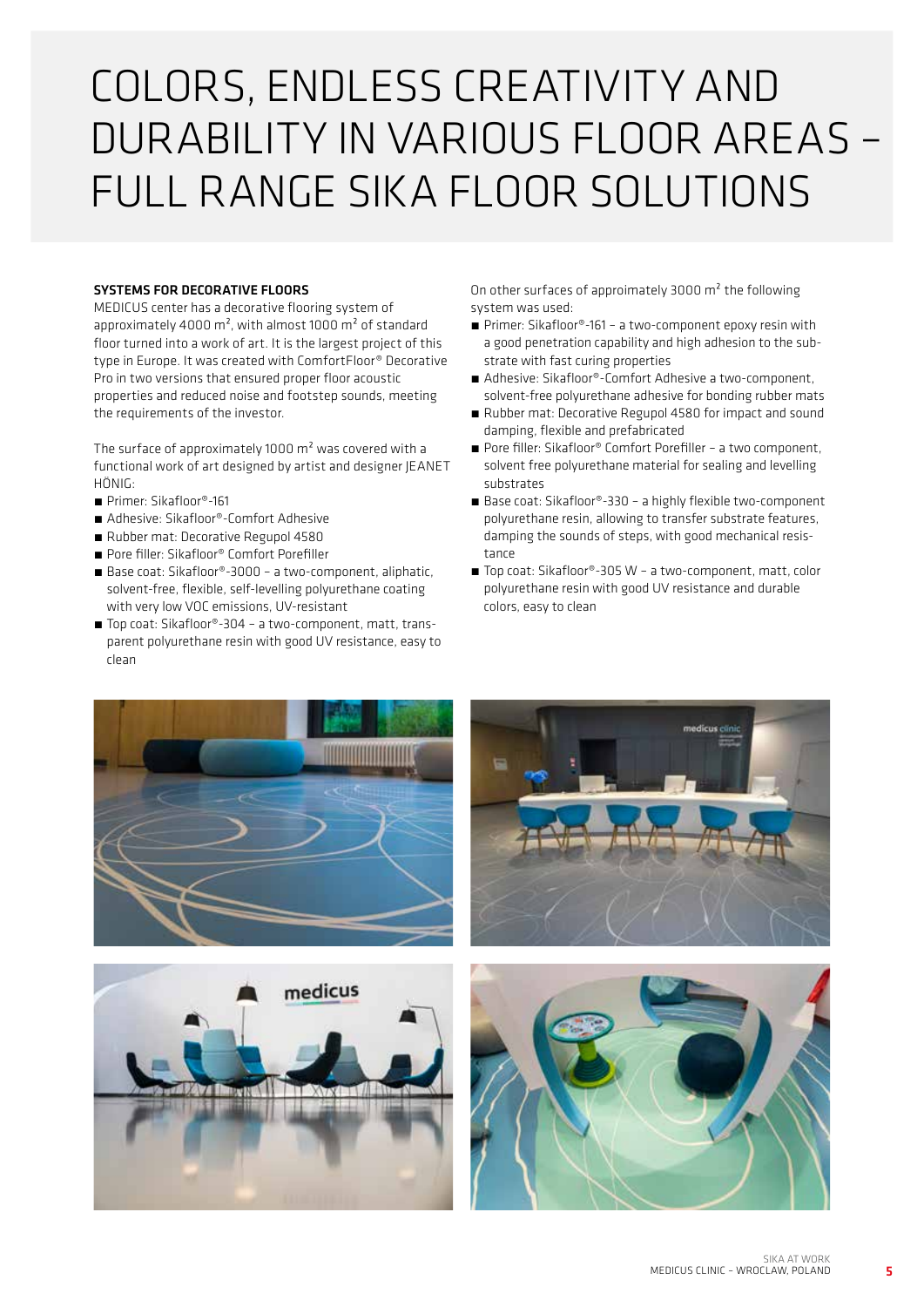### DURABLE AND STRONG SIKA FLOOR SYSTEMS IN A WIDE RANGE OF COLORS

#### SYSTEMS FOR STAIRCASES AND TECHNICAL FACILITIES

Sika floors were used also in other areas of the building. The staircases were finished with Sikafloor®-264 – a two-component color epoxy coating installed on Sikafloor®-161 primer. For technical rooms the designers decided to use Sikafloor®-2540 W – a low-emission, water-soluble, color coating based on epoxy resin.

#### SYSTEMS FOR UNDERGROUND CAR PARKING GARAGE

Sika floor systems for car parking garages protect the concrete structure against penetration of water and de-icing salt. They may be installed with a non-slip surface and have good resistance to abrasion and mechanical stress. With a wide range of colors they provide unlimited design possibilities for parking space surfaces.

In MEDICUS building, a 1200 m² area of the underground car parking garage was covered with a non-slip flooring system meeting the requirements of OS-11B:

- Primer: Sikafloor®-161 two-component epoxy resin
- Base coat: Sikafloor®-350 N Elastic a two-component polyurethane resin, economical, high mechanical resistance
- Topping: Silica sand
- Top coat: Sikafloor®-378 N a two-component, hard and flexible, colored, epoxy seal layer

The entrance ramp to the parking garage was covered with a non-slip floor system:

- Primer: Sikafloor®-161 two-component epoxy resin
- Base coat: Sikafloor®-375 N a two-component, hard and flexible polyurethane material, transferring substrate features
- Topping: Silica sand
- Top coat: Sikafloor® 359 a two-component, hard and flexible, colored, polyurethane seal layer

Floor joints were filled with Sikaflex® PRO-3 sealant, with high mechanical resistance.

#### TECHNICAL ASSISTANCE

Sika specialists provided technical assistance at every stage of the project.





6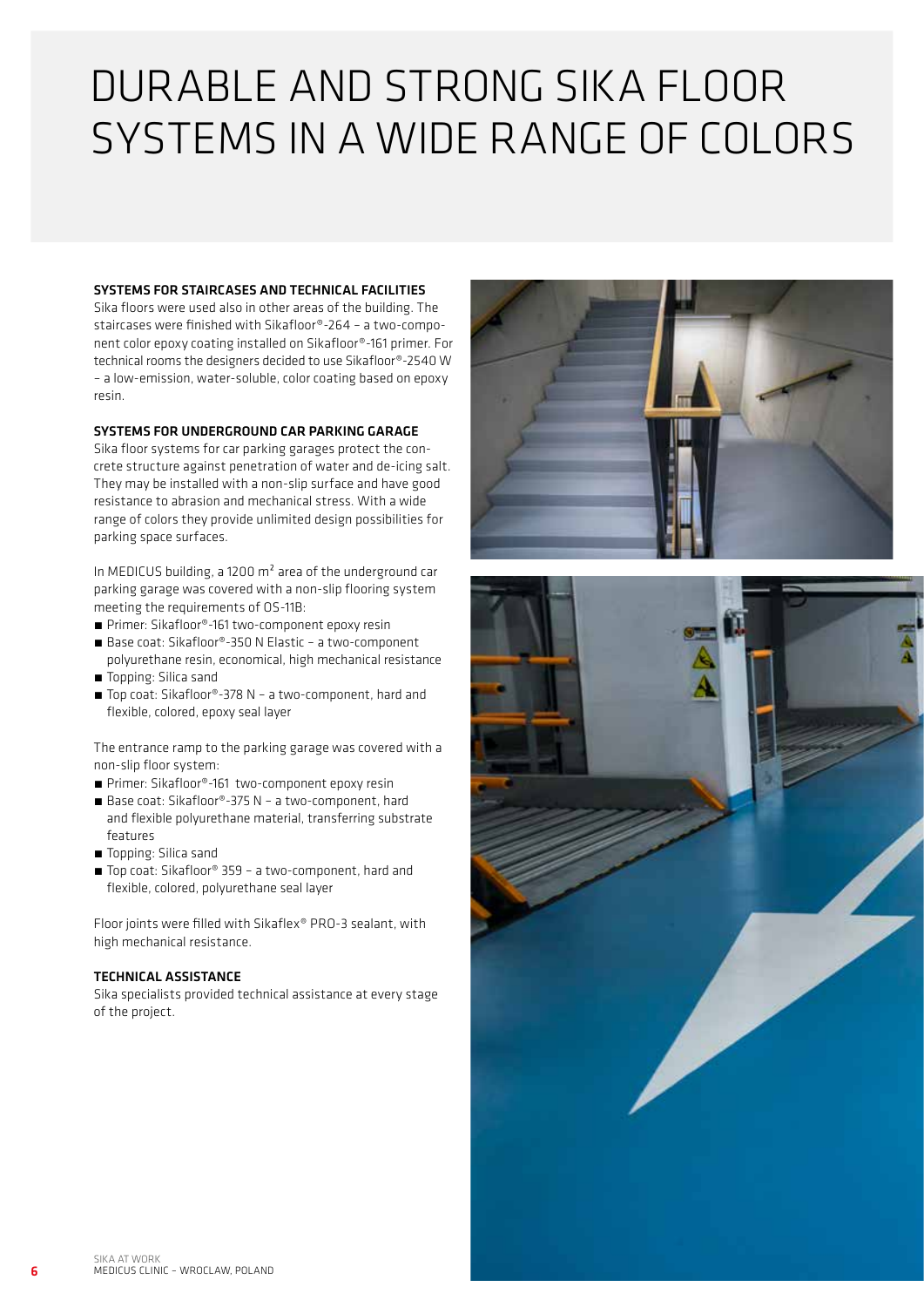